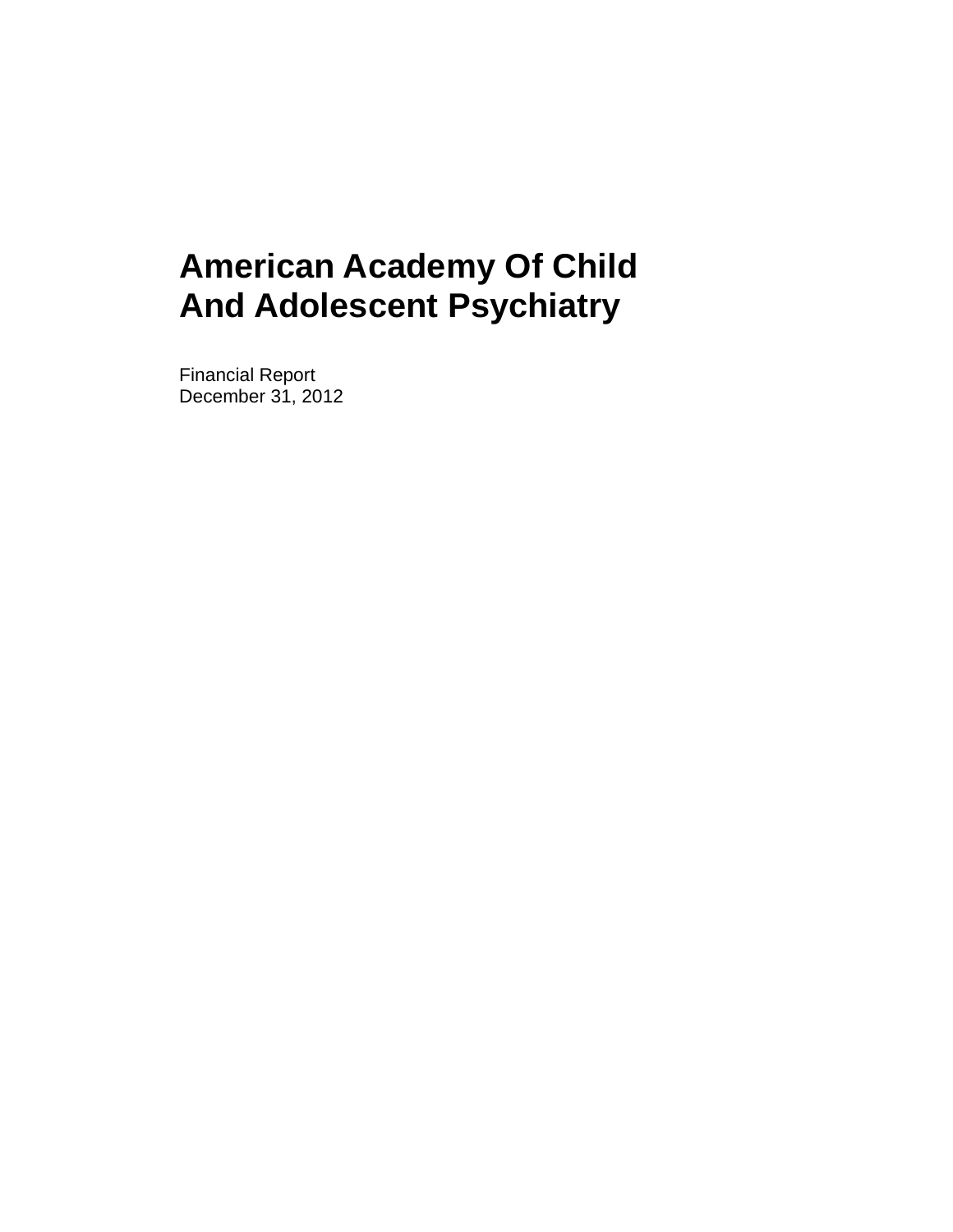# **Contents**

| <b>Independent Auditor's Report</b>                                                      | $1 - 2$     |
|------------------------------------------------------------------------------------------|-------------|
| <b>Financial Statements</b>                                                              |             |
| <b>Balance Sheet</b><br><b>Statement Of Activities</b><br><b>Statement Of Cash Flows</b> | 3<br>4<br>5 |
| <b>Notes To Financial Statements</b>                                                     | $6 - 16$    |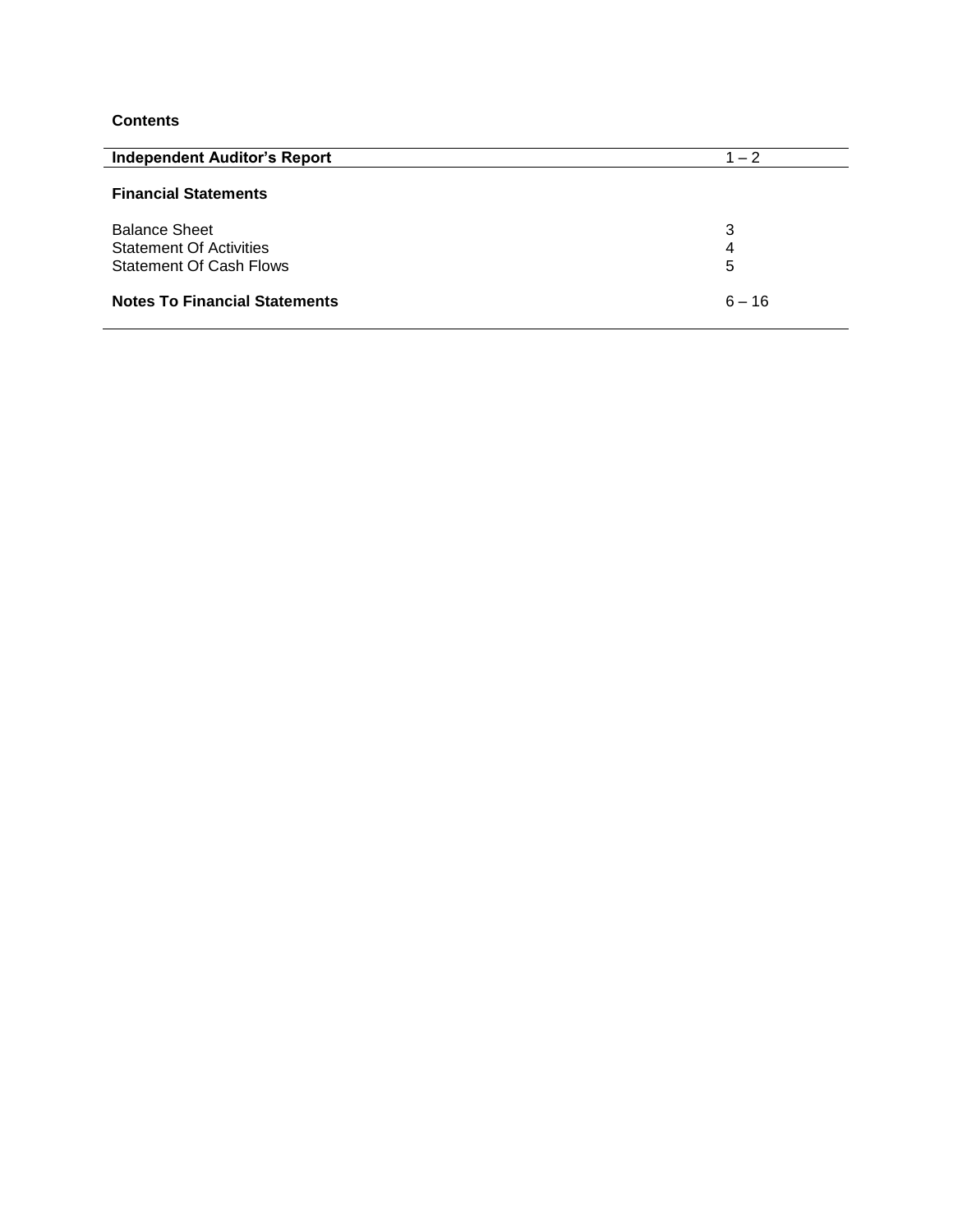

#### **Independent Auditor's Report**

To the Council American Academy of Child and Adolescent Psychiatry Washington, D.C.

#### **Report on the Financial Statements**

We have audited the accompanying financial statements of American Academy of Child and Adolescent Psychiatry (AACAP) which comprise the balance sheet as of December 31, 2012, the related statements of activities and cash flows for the year then ended, and the related notes to the financial statements.

#### **Management's Responsibility for the Financial Statements**

Management is responsible for the preparation and fair presentation of these financial statements in accordance with accounting principles generally accepted in the United States of America; this includes the design, implementation, and maintenance of internal control relevant to the preparation and fair presentation of financial statements that are free from material misstatement, whether due to fraud or error.

#### **Auditor's Responsibility**

Our responsibility is to express an opinion on these financial statements based on our audit. We conducted our audit in accordance with auditing standards generally accepted in the United States of America and the standards applicable to financial audits contained in *Government Auditing Standards*  issued by the Comptroller General of the United States. Those standards require that we plan and perform the audit to obtain reasonable assurance about whether the financial statements are free of material misstatement.

An audit involves performing procedures to obtain audit evidence about the amounts and disclosures in the financial statements. The procedures selected depend on the auditor's judgment, including the assessment of the risks of material misstatement of the financial statements, whether due to fraud or error. In making those risk assessments, the auditor considers internal control relevant to the entity's preparation and fair presentation of the financial statements in order to design audit procedures that are appropriate in the circumstances, but not for the purpose of expressing an opinion on the effectiveness of the entity's internal control. Accordingly, we express no such opinion. An audit also includes evaluating the appropriateness of accounting policies used and the reasonableness of significant accounting estimates made by management, as well as evaluating the overall presentation of the financial statements.

We believe that the audit evidence we have obtained is sufficient and appropriate to provide a basis for our audit opinion.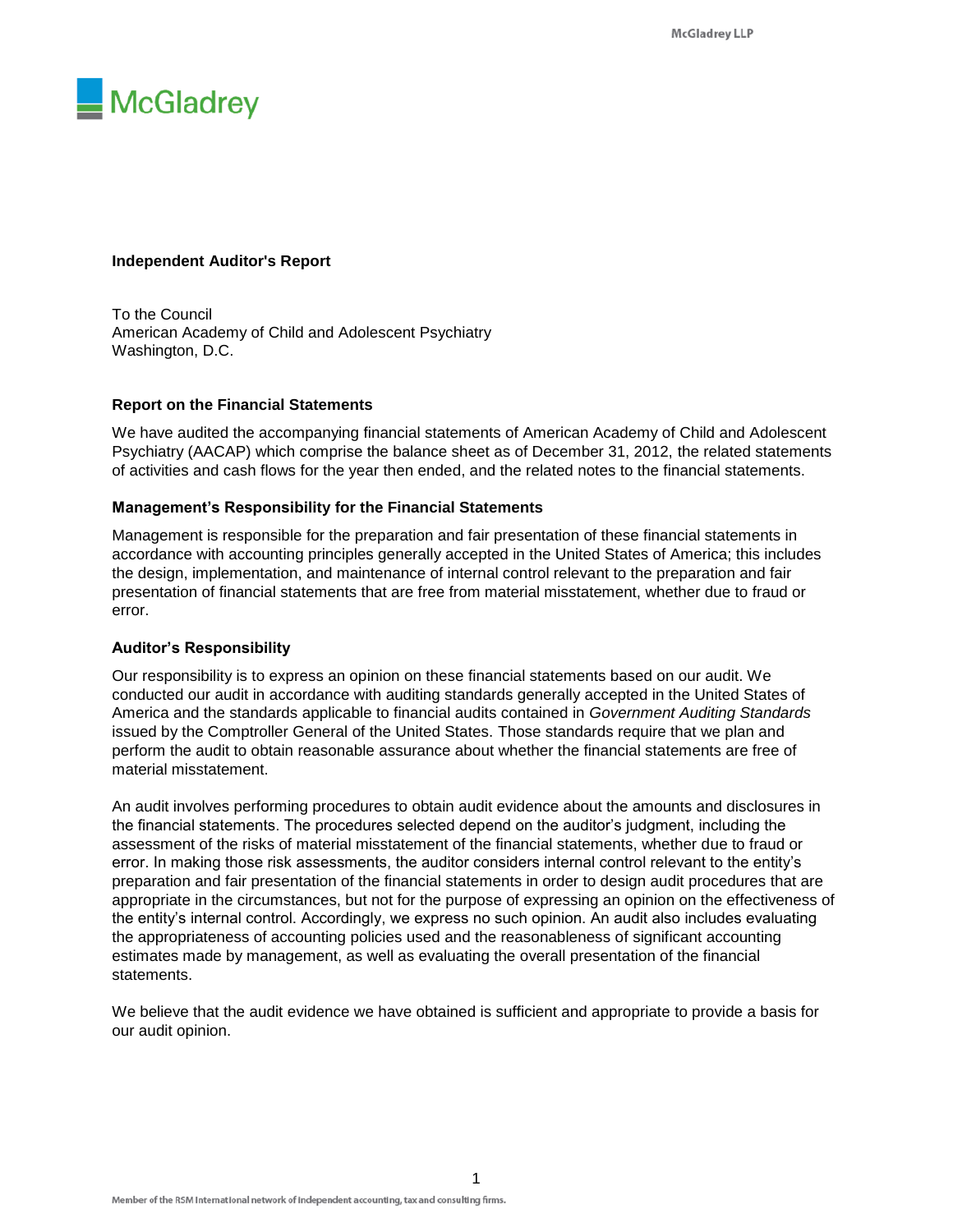#### **Opinion**

In our opinion, the financial statements referred to above present fairly, in all material respects, the financial position of American Academy of Child and Adolescent Psychiatry as of December 31, 2012, and the changes in its net assets and its cash flows for the year then ended in accordance with accounting principles generally accepted in the United States of America.

#### **Report on Summarized Comparative Information**

We have previously audited AACAP's 2011 financial statements, and we expressed an unmodified audit opinion on those audited financial statements in our report dated August 9, 2012. In our opinion, the summarized comparative information presented herein as of and for the year ended December 31, 2011, is consistent, in all material respects, with the audited financial statements from which it has been derived.

### **Other Reporting Required by** *Government Auditing Standards*

In accordance with *Government Auditing Standards*, we have also issued our report dated September 20, 2013, on our consideration of AACAP's internal control over financial reporting and on our tests of its compliance with certain provisions of laws, regulations, contracts, and grant agreements and other matters. The purpose of that report is to describe the scope of our testing of internal control over financial reporting and compliance and the results of that testing, and not to provide an opinion on internal control over financial reporting or on compliance. That report is an integral part of an audit performed in accordance with *Government Auditing Standards* in considering AACAP's internal control over financial reporting and compliance.

McGladrey LLP

Vienna, Virginia September 20, 2013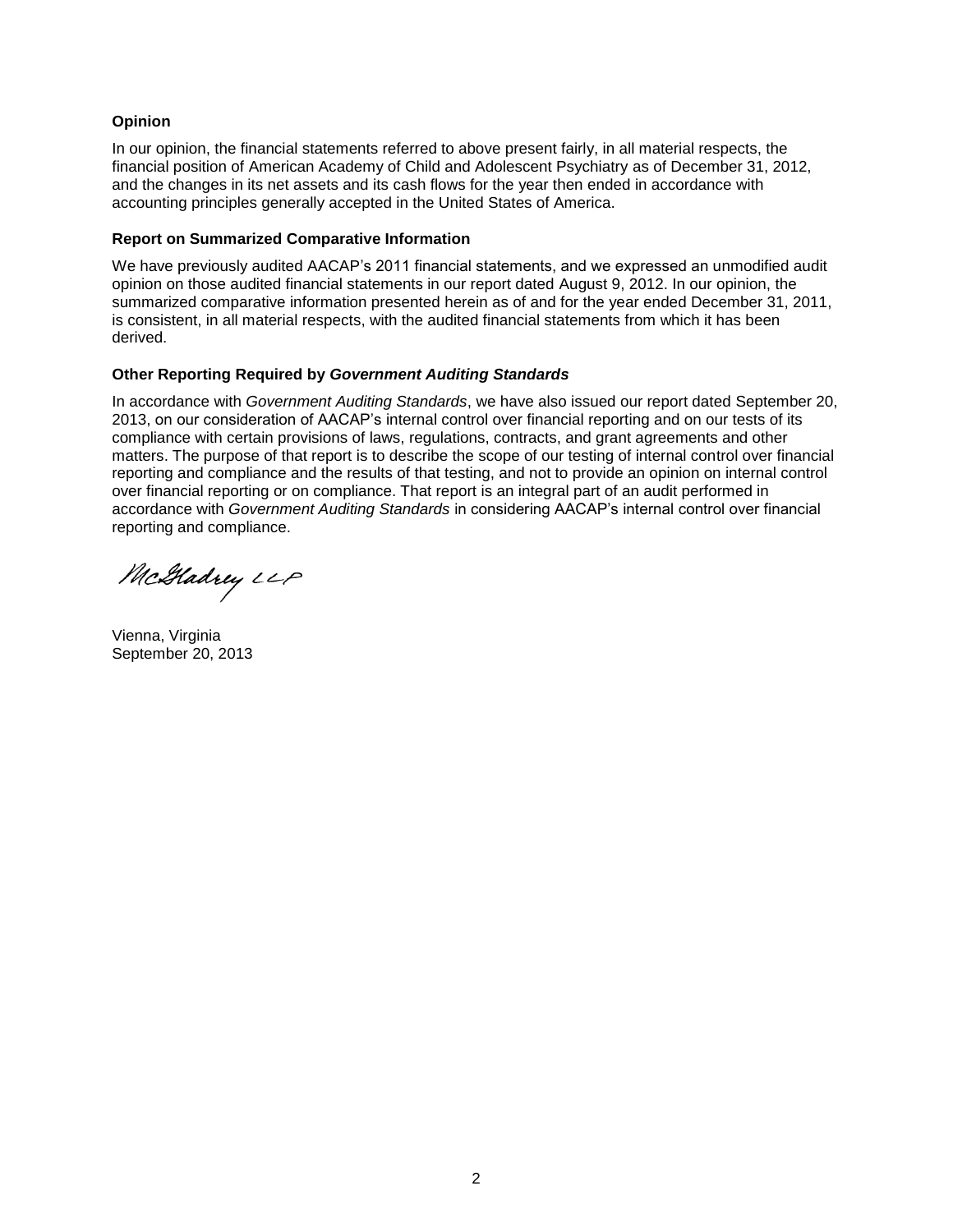# **Balance Sheet December 31, 2012 (With Comparative Totals For 2011)**

| <b>Assets</b>                                       | 2012            | 2011             |
|-----------------------------------------------------|-----------------|------------------|
| Cash                                                | \$<br>1,690,831 | \$<br>948,902    |
| Investments                                         | 7,831,476       | 7,002,311        |
| Receivables, net                                    | 428,166         | 532,393          |
| <b>Prepaid Expenses</b>                             | 186,506         | 161,488          |
| Promises To Give, net                               | 32,730          | 40,707           |
| Property And Equipment, net                         | 1,996,986       | 2,181,296        |
|                                                     |                 |                  |
|                                                     | 12,166,695      | \$<br>10,867,097 |
|                                                     |                 |                  |
| <b>Liabilities And Net Assets</b>                   |                 |                  |
| Liabilities                                         |                 |                  |
| Accounts payable and accrued expenses               | \$<br>1,333,160 | \$<br>739,250    |
| Deferred revenue                                    | 1,843,999       | 1,985,789        |
| Regional council dues payable                       | 244,914         | 256,665          |
| Note payable                                        | 48,021          | 159,837          |
|                                                     | 3,470,094       | 3,141,541        |
| Commitments And Contingencies (Notes 9, 10, and 11) |                 |                  |
| <b>Net Assets</b>                                   |                 |                  |
| Unrestricted                                        |                 |                  |
| Undesignated                                        | 4,998,046       | 4,029,253        |
| Board-designated                                    | 846,043         | 791,742          |
|                                                     | 5,844,089       | 4,820,995        |
| Temporarily restricted                              | 1,282,842       | 1,334,891        |
| Permanently restricted                              | 1,569,670       | 1,569,670        |
|                                                     | 8,696,601       | 7,725,556        |
|                                                     | 12,166,695      | \$<br>10,867,097 |
|                                                     |                 |                  |

See Notes To Financial Statements.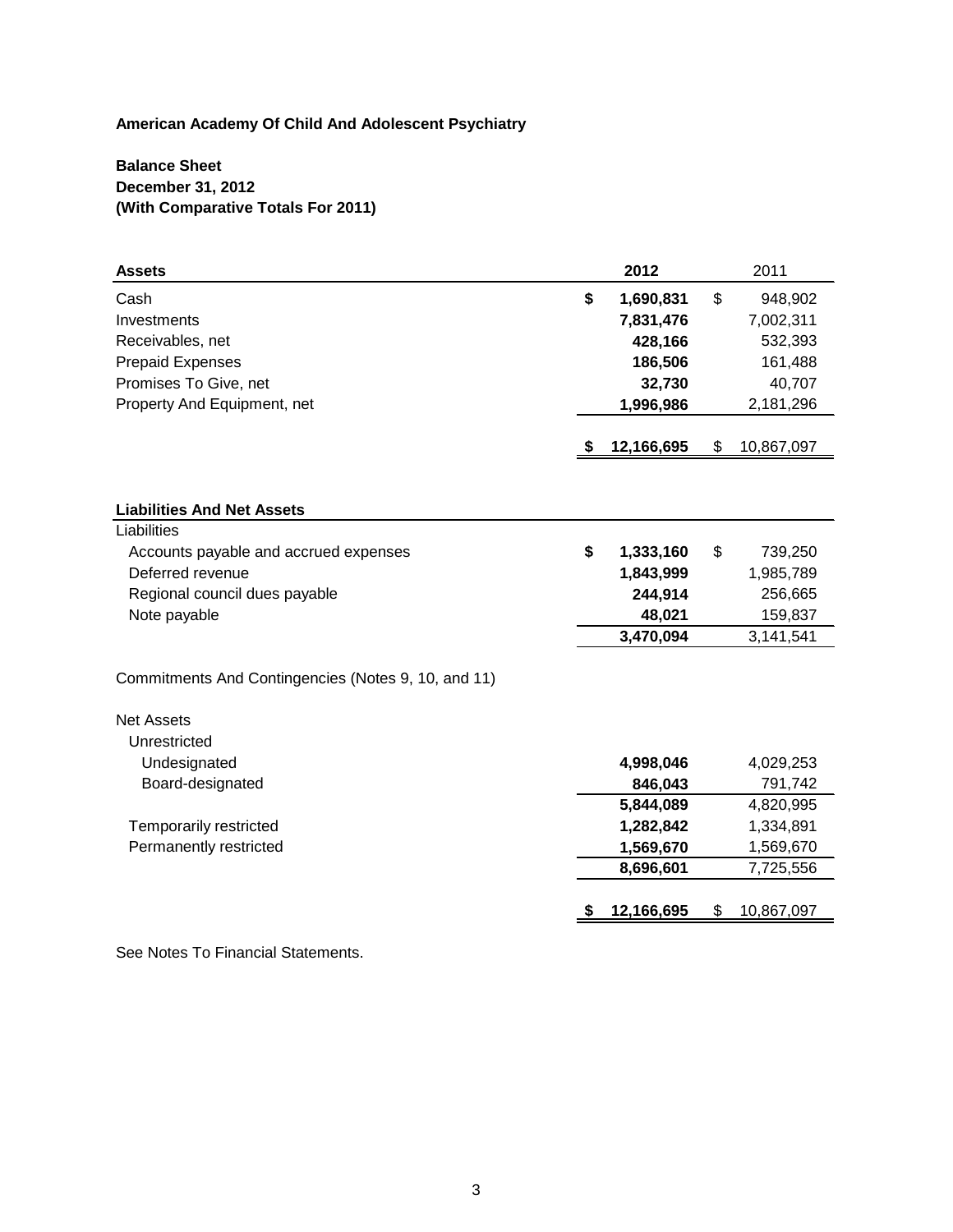# **Statement Of Activities Year Ended December 31, 2012 (With Comparative Totals For 2011)**

|                                       |   |                     | 2012               |                   |                          |                    |             |
|---------------------------------------|---|---------------------|--------------------|-------------------|--------------------------|--------------------|-------------|
|                                       |   |                     | <b>Temporarily</b> | Permanently       |                          |                    | 2011        |
|                                       |   | <b>Unrestricted</b> | <b>Restricted</b>  | <b>Restricted</b> |                          | <b>Total</b>       | Total       |
| Support and revenue                   |   |                     |                    |                   |                          |                    |             |
| Membership dues and fees              | S | 2,399,578           | \$                 | \$                |                          | \$2,399,578        | \$2,359,985 |
| Annual meeting and institutes         |   | 2,235,195           |                    |                   |                          | 2,235,195          | 1,707,078   |
| Grants and contributions              |   | 1,495,064           | 494,297            |                   |                          | 1,989,361          | 2,280,833   |
| Journal                               |   | 1,424,329           |                    |                   |                          | 1,424,329          | 1,330,649   |
| Investment gain (loss), net           |   | 559,886             | 269,279            |                   |                          | 829,165            | (264, 698)  |
| Publications                          |   | 231,903             |                    |                   |                          | 231,903            | 210,852     |
| Member benefit royalties              |   | 171,340             |                    |                   |                          | 171,340            | 167,375     |
| Advertising                           |   | 134,680             |                    |                   |                          | 134,680            | 106,470     |
| Other income                          |   | 34,259              |                    |                   |                          | 34,259             | 28,503      |
| Building - rental income              |   | 30,000              |                    |                   |                          | 30,000             | 30,900      |
| Training                              |   | 17,140              |                    |                   |                          | 17,140             | 22,941      |
| Net assets released from restrictions |   | 815,625             | (815, 625)         |                   |                          |                    |             |
| <b>Total support and revenue</b>      |   | 9,548,999           | (52,049)           |                   | $\blacksquare$           | 9,496,950          | 7,980,888   |
| Expenses:                             |   |                     |                    |                   |                          |                    |             |
| Program services:                     |   |                     |                    |                   |                          |                    |             |
| Annual meeting and institutes         |   | 1,910,040           |                    |                   |                          | 1,910,040          | 1,704,967   |
| Grants                                |   | 1,170,884           |                    |                   |                          | 1,170,884          | 1,267,593   |
| Components                            |   | 1,089,880           |                    |                   |                          | 1,089,880          | 860,767     |
| <b>Special Funds</b>                  |   | 698,916             |                    |                   |                          | 698,916            | 903,356     |
| Journal                               |   | 668,835             |                    |                   |                          | 668,835            | 745,439     |
| Government affairs                    |   | 575,783             |                    |                   |                          | 575,783            | 502,879     |
| Membership                            |   | 315,767             |                    |                   |                          | 315,767            | 372,850     |
| Clinical practice                     |   | 279,289             |                    |                   |                          | 279,289            | 351,372     |
| Research initiatives                  |   | 263,080             |                    |                   |                          | 263,080            | 308,436     |
| <b>AACAP News</b>                     |   | 185,918             |                    |                   |                          | 185,918            | 211,073     |
| Communications                        |   | 151,462             |                    |                   |                          | 151,462            | 134,629     |
| Presidential initiatives              |   | 74,735              |                    |                   |                          | 74,735             | 41,199      |
| Publications                          |   | 22,678              | $\blacksquare$     |                   | $\blacksquare$           | 22,678             | 93,036      |
| <b>Total program services</b>         |   | 7,407,267           | $\blacksquare$     |                   | $\overline{\phantom{0}}$ | 7,407,267          | 7,497,596   |
| Supporting services:                  |   |                     |                    |                   |                          |                    |             |
| Central office                        |   |                     |                    |                   |                          |                    | 893,281     |
|                                       |   | 859,272             |                    |                   |                          | 859,272<br>229,005 | 225,780     |
| Fundraising                           |   | 229,005             |                    |                   |                          |                    | 31,621      |
| <b>Building operations</b>            |   | 30,361              |                    |                   |                          | 30,361             |             |
| <b>Total supporting services</b>      |   | 1,118,638           | $\blacksquare$     |                   | $\blacksquare$           | 1,118,638          | 1,150,682   |
| <b>Total expenses</b>                 |   | 8,525,905           |                    |                   |                          | 8,525,905          | 8,648,278   |
| Change in net assets                  |   | 1,023,094           | (52,049)           |                   |                          | 971,045            | (667, 390)  |
| Net assets:                           |   |                     |                    |                   |                          |                    |             |
| Beginning                             |   | 4,820,995           | 1,334,891          | 1,569,670         |                          | 7,725,556          | 8,392,946   |
| Ending                                |   | 5,844,089           | \$1,282,842        | \$1,569,670       |                          | \$8,696,601        | \$7,725,556 |

See Notes To Financial Statements.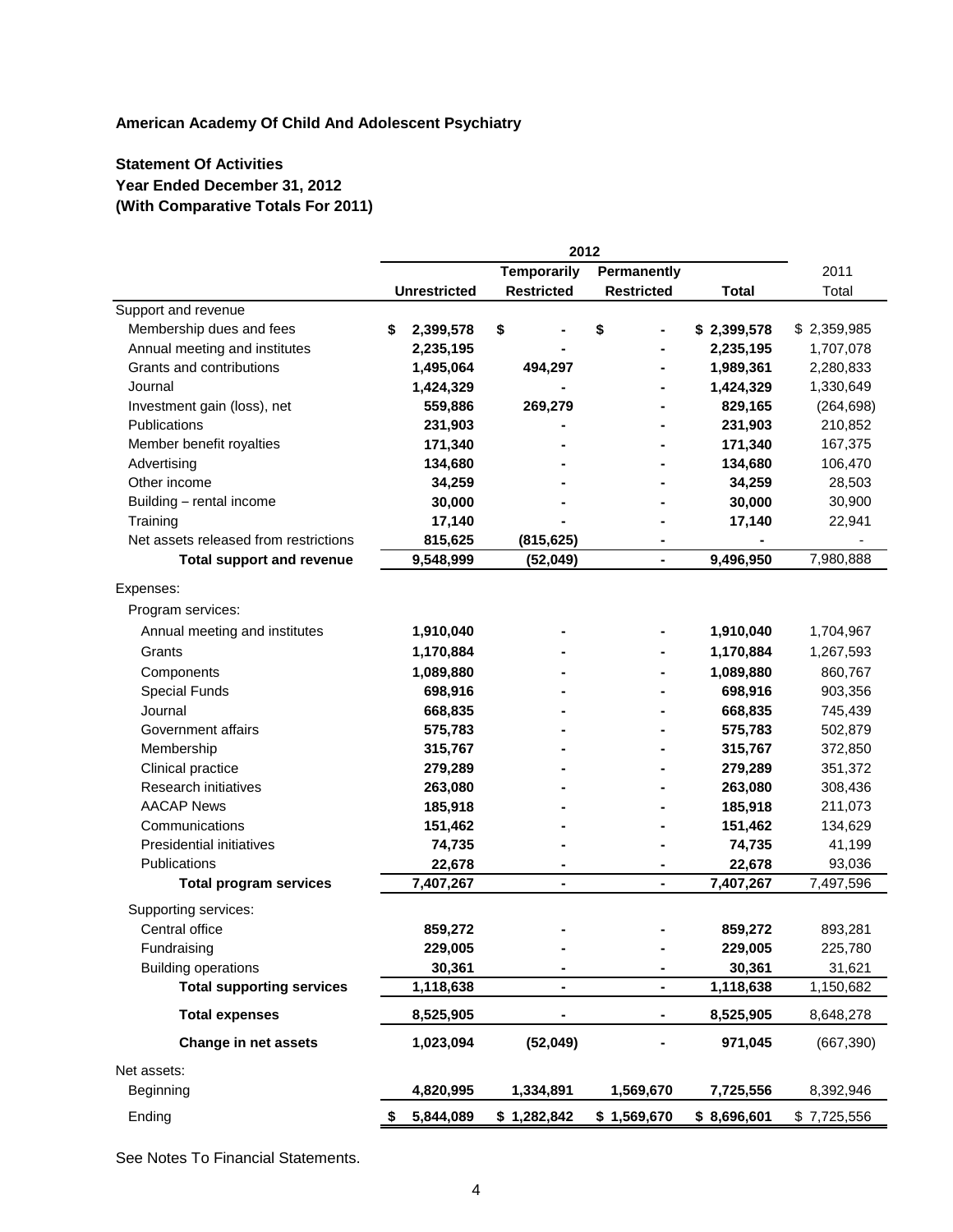# **Statement Of Cash Flows Year Ended December 31, 2012 (With Comparative Totals For 2011)**

|                                                           | 2012          | 2011             |
|-----------------------------------------------------------|---------------|------------------|
| Cash Flows From Operating Activities                      |               |                  |
| Change in net assets                                      | \$<br>971,045 | \$<br>(667, 390) |
| Adjustments to reconcile change in net assets to net cash |               |                  |
| provided by (used in) operating activities:               |               |                  |
| Realized and unrealized (gain) loss on investments, net   | (651, 913)    | 412,685          |
| Bad debt expense                                          | 8,347         | 9,374            |
| Depreciation                                              | 293,620       | 308,394          |
| Changes in assets and liabilities:                        |               |                  |
| (Increase) decrease in:                                   |               |                  |
| Receivables                                               | 95,880        | 107,988          |
| Prepaid expenses                                          | (25,018)      | (68, 522)        |
| Promises to give                                          | 7,977         | 6,500            |
| Increase (decrease) in:                                   |               |                  |
| Accounts payable and accrued expenses                     | 593,910       | (555,067)        |
| Deferred revenue                                          | (141, 790)    | 10,660           |
| Regional council dues payable                             | (11, 751)     | 245,258          |
| Net cash provided by (used in) operating activities       | 1,140,307     | (190, 120)       |
|                                                           |               |                  |
| Cash Flows From Investing Activities                      |               |                  |
| Purchases of property and equipment                       | (109, 310)    | (111, 347)       |
| Proceeds from sales of investments                        | 2,139,796     | 3,155,306        |
| Purchases of investments                                  | (2,317,048)   | (4, 104, 396)    |
| Net cash used in investing activities                     | (286, 562)    | (1,060,437)      |
|                                                           |               |                  |
| Cash Flows From Financing Activities                      |               |                  |
| Principal payments on note payable                        | (111, 816)    | (106, 798)       |
| Net cash used in financing activities                     | (111, 816)    | (106, 798)       |
| Net increase (decrease) in cash                           | 741,929       | (1, 357, 355)    |
| Cash                                                      |               |                  |
| Beginning                                                 | 948,902       | 2,306,257        |
|                                                           |               |                  |
| Ending                                                    | 1,690,831     | \$<br>948,902    |
|                                                           |               |                  |
| Supplemental Disclosure Of Cash Flow Information          |               |                  |
| Cash paid for interest                                    | \$<br>4,661   | \$<br>11,598     |
|                                                           |               |                  |

See Notes To Financial Statements.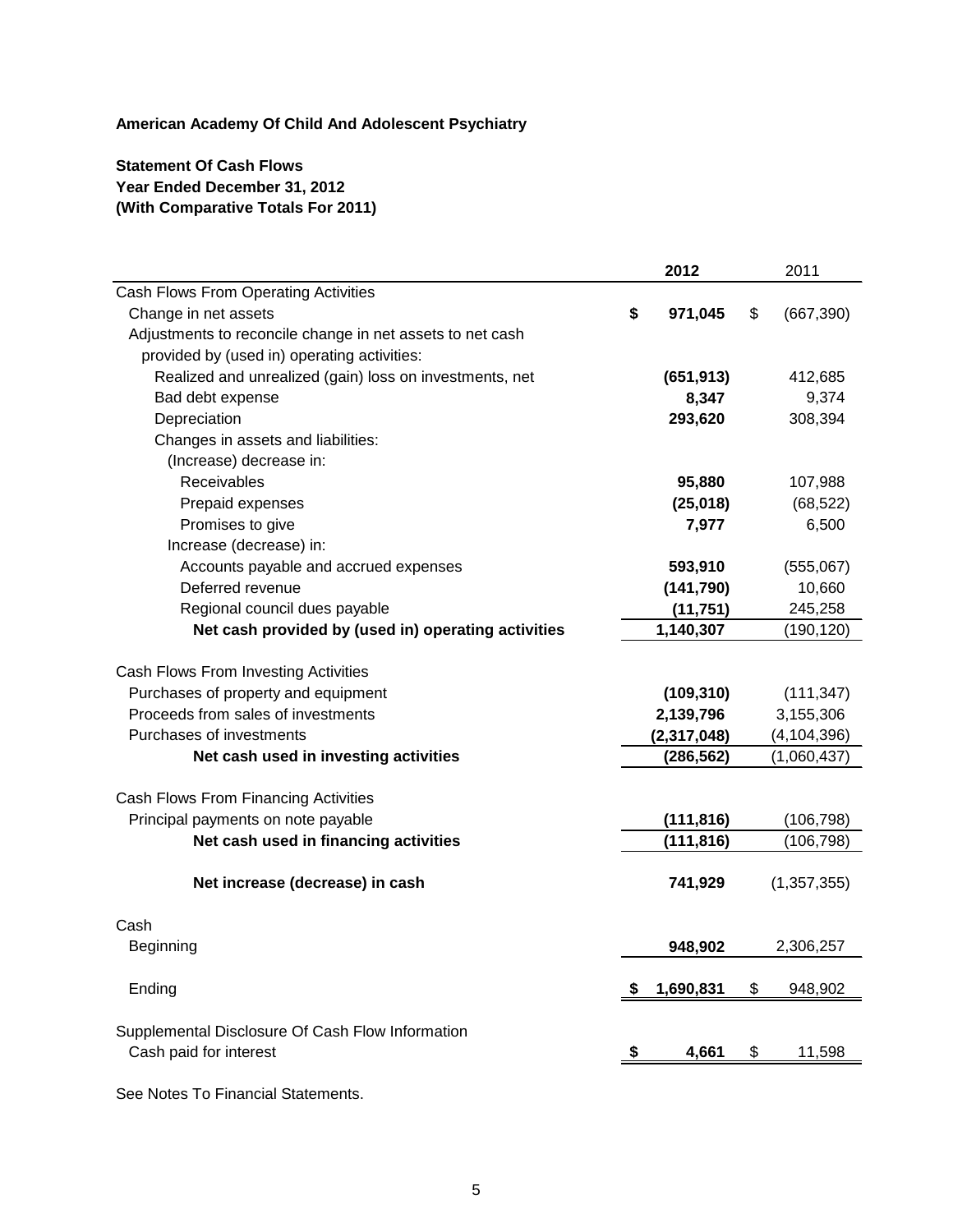#### **Notes To Financial Statements**

#### **Note 1. Nature Of Activities And Significant Accounting Policies**

Nature of activities: The American Academy of Child and Adolescent Psychiatry (AACAP) has been a growing and dynamic organization, giving direction to and responding quickly to new developments in the health care environment by addressing the needs of children, adolescents, and families. AACAP represents child and adolescent psychiatrists with at least five years of additional training beyond medical school, including two years in child and adolescent psychiatry residency. AACAP members actively research, diagnose, and treat psychiatric disorders affecting children, adolescents, and their families. AACAP supports this work through a variety of programs including government liaison, national public information, and continuing education.

The following are descriptions of AACAP's significant programs:

Annual meeting and institutes: The annual meeting presents the latest research and clinical practice in the field of child and adolescent psychiatry to members and non-members. Institutes at the annual meeting, the January institute, and the lifelong learning institute provide continuing professional education on the latest topics in the field.

Grants: Through a number of federal and non-federal grants, AACAP supports research and training fellowships in the field of child and adolescent psychiatry.

Components: AACAP sponsors committees which work to increase the knowledge base about specific areas of interest for AACAP members and the public and help AACAP disseminate information.

Special Funds: AACAP promotes and supports research careers, publicizes research and training opportunities, and sponsors initiatives to foster the development and continuing excellence of child and adolescent psychiatrists through fellowship programs, distinguished member lectures and research stipends.

Journal: Through the monthly *Journal of the American Academy of Child and Adolescent Psychiatry*, AACAP publishes peer review scientific papers and an online subscription.

Government Affairs: AACAP Government Affairs promotes advocacy efforts at the federal and state levels to improve policies and services for children and adolescents with mental illness. AACAP works to educate policymakers and administrators about issues affecting child and adolescent psychiatry and children's mental health.

AACAP News: The *AACAP News* is a bi-monthly publication designed to inform members about the latest developments in clinical practice and AACAP initiatives.

A summary of AACAP's significant accounting policies follows:

Basis of accounting: The financial statements are presented in accordance with the accrual basis of accounting, whereby, revenue is recognized when earned and expenses are recognized when incurred.

Basis of presentation: The financial statements presentation follows the recommendations of the Financial Accounting Standards Board (FASB) Accounting Standards Codification (the Codification). As required by the Non-Profit Entities Topic of the Codification, *Financial Statements of Not-for-Profit Organizations*, AACAP is required to report information regarding its financial position and activities according to three classes of net assets: unrestricted net assets, temporarily restricted net assets, and permanently restricted net assets.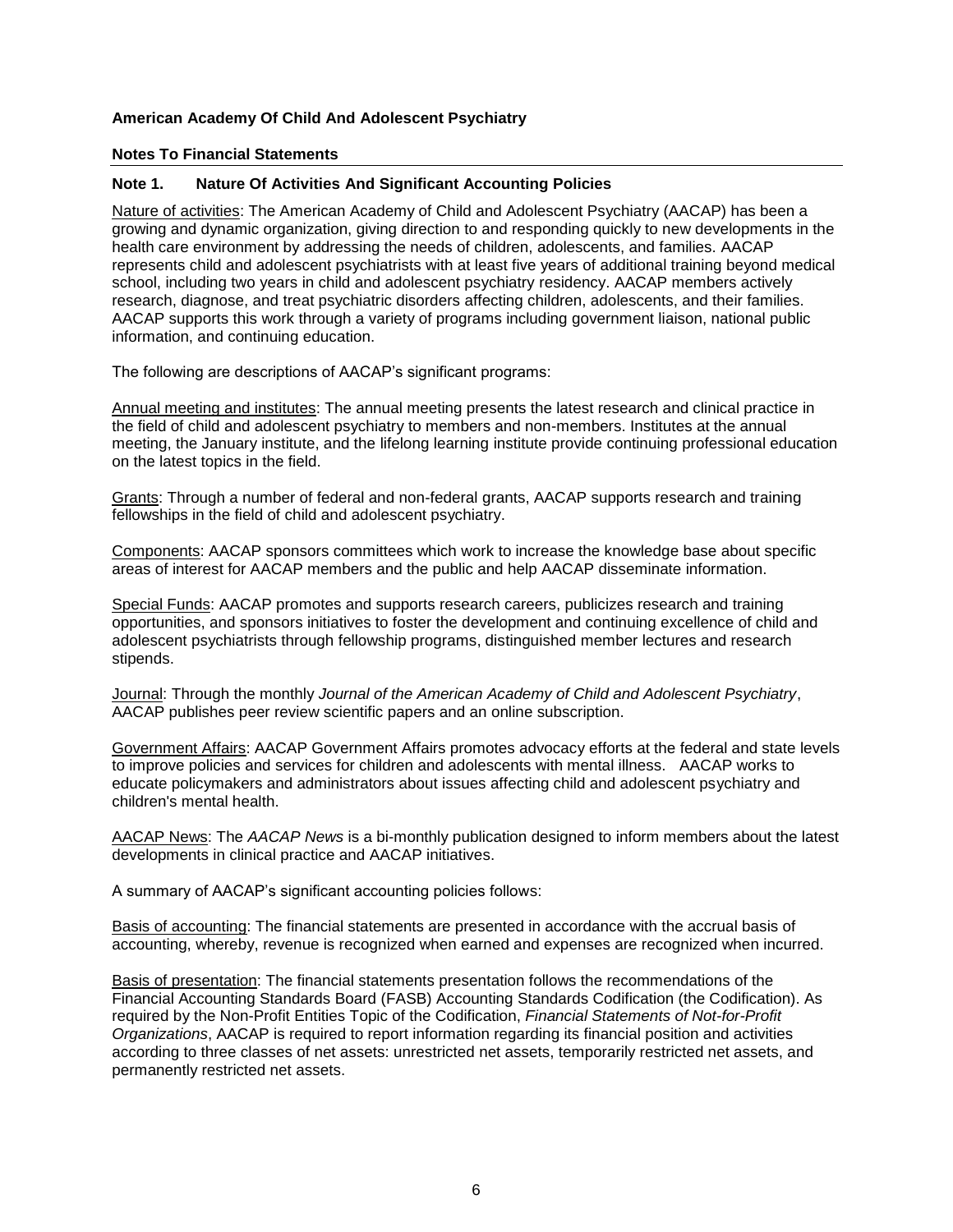#### **Notes To Financial Statements**

#### **Note 1. Nature Of Activities And Significant Accounting Policies (Continued)**

Financial risk: AACAP maintains its cash in bank deposit accounts, which, at times, may exceed federally insured limits. AACAP has not experienced any losses in such accounts. AACAP believes it is not exposed to any significant financial risk on cash.

AACAP invests in a professionally managed portfolio that contains equity and fixed income securities and cash. The equity and fixed income securities are exposed to various risks, such as market and credit. Due to the level of risk associated with such investments, and the level of uncertainty related to changes in the value of such investments, it is at least reasonably possible that changes in risks in the near term could materially affect investment balances and the amounts reported in the financial statements.

Investments: Investments in the equity and fixed income securities are reported at fair value as determined by quoted market prices. Changes in fair value are recorded as a component of investment income in the statement of activities. The cash held within investments is recorded at cost. Investment income and losses that are temporarily restricted based on donor stipulations are allocated based on the methodology detailed in Note 12.

Receivables: Receivables are carried at original invoice amounts less an estimate made for doubtful receivables based on a review of all outstanding amounts on a monthly basis. Management determines the allowance for doubtful accounts by identifying troubled accounts and by using historical experience applied to an aging of accounts. Receivables are written off when deemed uncollectible. Recoveries of receivables previously written off are recorded when received. The provision for doubtful accounts receivable of \$24,203 at December 31, 2012, is based on management's evaluation of the collectability of receivables.

Property and equipment: Property and equipment are recorded at cost. Depreciation is provided using the straight-line method over estimated useful lives of 3 to 40 years. AACAP capitalizes all property and equipment purchased with a cost of \$1,000 or more.

Valuation of long-lived assets: AACAP accounts for the valuation of long-lived assets in accordance with the Codification. As required by the Codification topic, *Accounting for the Impairment or Disposal of Long-Lived Assets*, it is required that long-lived assets and certain identifiable intangible assets be reviewed for impairment whenever events or changes in circumstances indicate that the carrying amount of an asset may not be recoverable. Recoverability of the long-lived asset is measured by a comparison of the carrying amount of the asset to future undiscounted net cash flows expected to be generated by the asset. If such assets are considered to be impaired, the impairment to be recognized is measured by the amount by which the carrying amount of the assets exceeds the estimated fair value of the assets. Assets to be disposed of are reported at the lower of the carrying amount or fair value, less costs to sell.

Regional council dues payable: Regional council dues payable consist of state and local AACAP chapter dues collected by AACAP, which need to be paid out to chapters.

Support and revenue: Membership dues and fees are recognized as revenue over the dues period which coincides with AACAP's calendar year. Dues received in advance are reported as deferred dues and recognized during the period of membership.

Annual meetings and institutes revenues are recognized in the period the meetings and institutes occur. Payments received in advance are recorded as deferred revenue.

AACAP receives federal and non-federal grants. Revenue from grants is recognized as services are performed and costs are incurred. Conditional grants are recognized when the conditions on which they depend are substantially met. Such grant funds received prior to conditions being met are reported as refundable advances.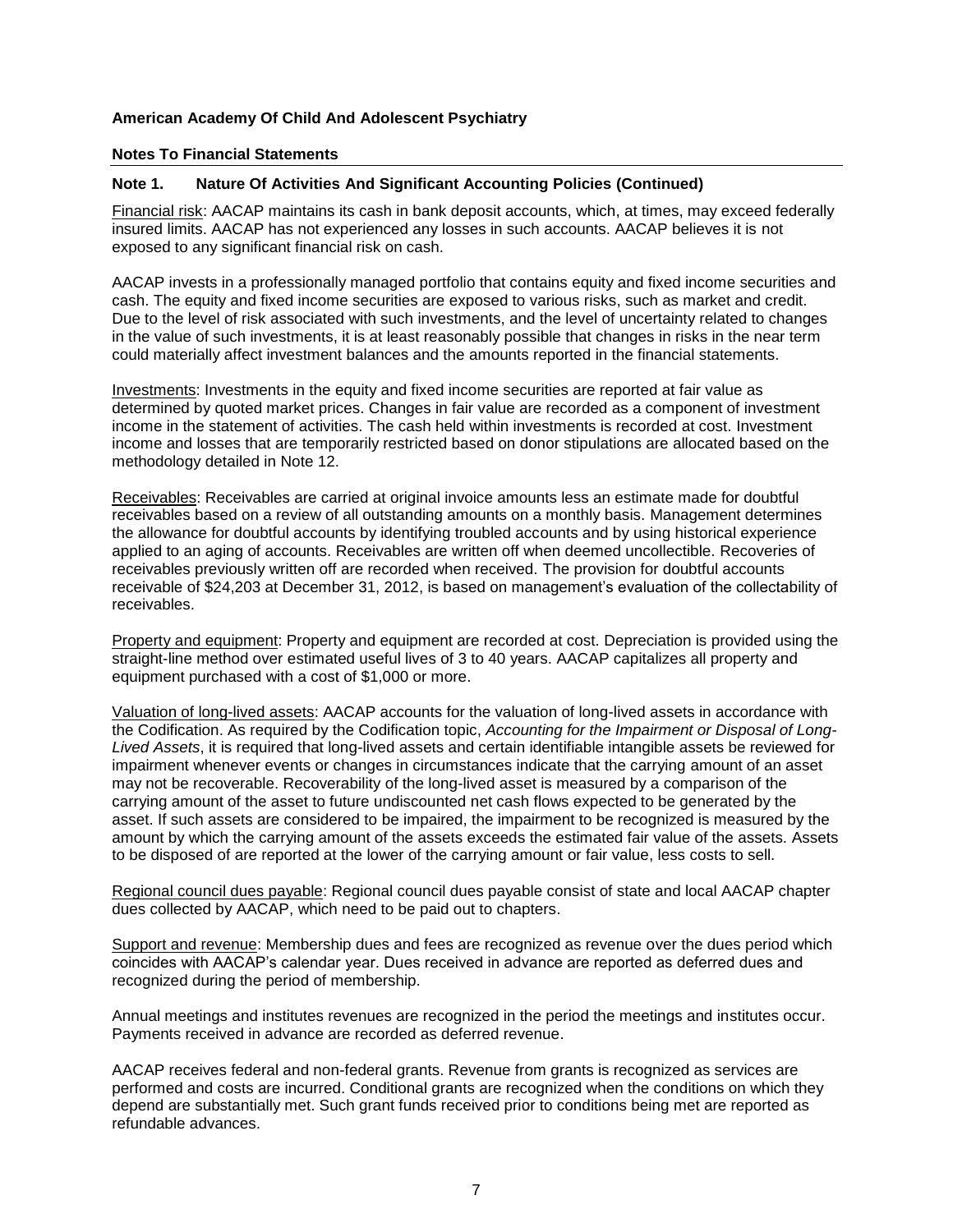#### **Notes To Financial Statements**

#### **Note 1. Nature Of Activities And Significant Accounting Policies (Continued)**

Support and revenue (continued): All donor-restricted contributions are reported as an increase in temporarily or permanently restricted net assets, depending on the nature of the restriction. When a restriction expires (that is, when a stipulated time restriction ends or purpose restriction is accomplished), temporarily restricted net assets are reclassified to unrestricted net assets and reported in the statement of activities as net assets released from restrictions.

Journal revenue is recognized in the period it is earned. Initial publishing royalties received are recorded as deferred revenue and recognized over the life of the publishing agreement.

Functional expense classification: The costs of providing various programs and supporting services have been summarized on a functional basis in the statement of activities. Accordingly, certain costs have been allocated among the programs and supporting services benefited based on time spent.

Use of estimates: The preparation of financial statements requires management to make estimates and assumptions that affect the reported amounts of assets and liabilities and disclosure of contingent assets and liabilities at the date of the financial statements, and the reported amounts of revenue and expenses during the reporting period. Actual results could differ from those estimates.

Prior year information: The financial statements include certain prior year summarized comparative information in total but not by net asset class. Such information does not include sufficient detail to constitute a presentation in conformity with accounting principles generally accepted in the United States of America. Accordingly, such information should be read in conjunction with AACAP's financial statements for the year ended December 31, 2011, from which the summarized information was derived.

Reclassifications: Certain items in the December 31, 2011, financial statements have been reclassified to conform to the December 31, 2012, financial statement presentation. These reclassifications had no effect on the previously reported change in net assets.

Income taxes: AACAP is generally exempt from federal income taxes under the provisions of Section 501(c)(3) of the Internal Revenue Code. In addition, AACAP has been classified as an organization that is not a private foundation. Under current Internal Revenue Service regulations, advertising revenue earned in AACAP's publications, less applicable deductions, is subject to unrelated business income tax. There was no net tax liability for unrelated business income for the year ended December 31, 2012.

AACAP follows the accounting standard on accounting for uncertainty in income taxes, which addresses the determination of whether tax benefits claimed or expected to be claimed on a tax return should be recorded in the financial statements. Under this guidance, AACAP may recognize the tax benefit from an uncertain tax position only if it is more likely than not that the tax position will be sustained on examination by taxing authorities, based on the technical merits of the position. The tax benefits recognized in the financial statements from such a position are measured based on the largest benefit that has a greater than 50% likelihood of being realized upon ultimate settlement. The guidance on accounting for uncertainty in income taxes also addresses de-recognition, classification, interest and penalties on income taxes, and accounting in interim periods.

Management evaluated AACAP's tax positions and concluded that AACAP had taken no uncertain tax positions that require adjustment to the financial statements to comply with the provisions of this guidance. Generally, AACAP is no longer subject to income tax examinations by the U.S. federal, state or local tax authorities for years before December 31, 2009.

Subsequent events: AACAP evaluated subsequent events through September 20, 2013, which is the date the financial statements were available to be issued.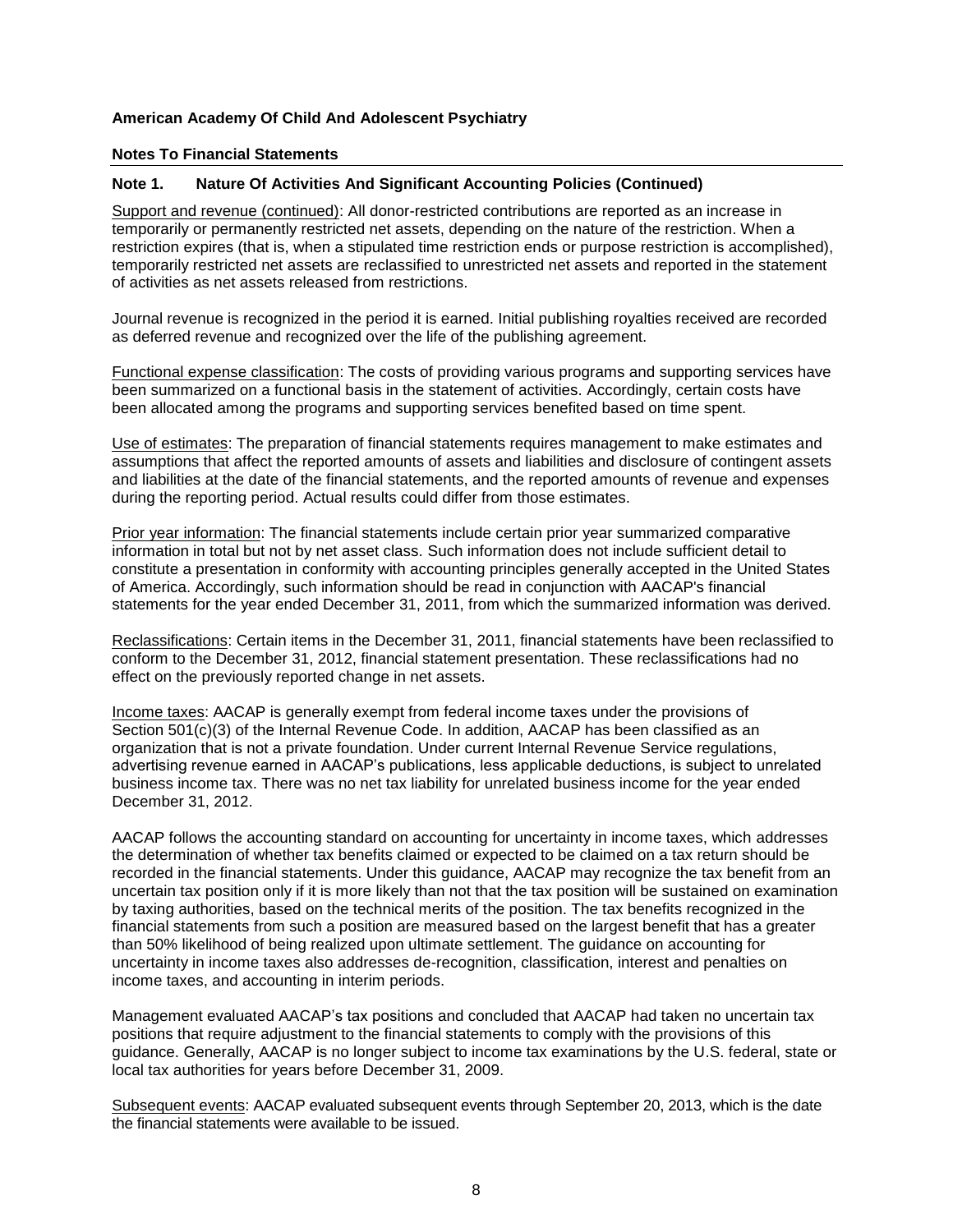### **Notes To Financial Statements**

## **Note 2. Investments**

AACAP's investments at December 31, 2012, consist of the following:

| Equity securities       | S | 4,612,753 |
|-------------------------|---|-----------|
| Fixed income securities |   | 3,116,615 |
| Cash                    |   | 102,108   |
|                         |   | 7,831,476 |

Net investment gain for the year ended December 31, 2012, consists of the following:

| Realized and unrealized gain on investments, net | 651.913 |
|--------------------------------------------------|---------|
| Dividends and interest                           | 211,580 |
|                                                  | 863,493 |
| Less management fees                             | 34.328  |
|                                                  | 829,165 |

### **Note 3. Receivables**

Receivables at December 31, 2012, consist of the following:

| Federal grant receivables            | -\$ | 327.542 |
|--------------------------------------|-----|---------|
| General receivables                  |     | 124.827 |
|                                      |     | 452.369 |
| Less allowance for doubtful accounts |     | 24.203  |
|                                      |     | 428,166 |

#### **Note 4. Property And Equipment**

Property and equipment at December 31, 2012, and depreciation expense for the year then ended, is as follows:

| <b>Asset Category</b>                                                     | Estimated<br><b>Useful Lives</b> | Cost        | Accumulated<br>Depreciation | <b>Net</b>  | Depreciation<br>Expense |
|---------------------------------------------------------------------------|----------------------------------|-------------|-----------------------------|-------------|-------------------------|
| Building and improvements 10 to 40 years \$3,593,174<br>Office equipment, |                                  |             | \$2,148,331                 | \$1,444,843 | 203,121<br>\$.          |
| computers, and software                                                   | 3 to 10 years                    | 836.273     | 659.547                     | 176.726     | 90.499                  |
| Land                                                                      |                                  | 375.417     | ۰                           | 375,417     | ٠                       |
|                                                                           |                                  | \$4,804,864 | \$2,807,878                 | \$1,996,986 | 293,620                 |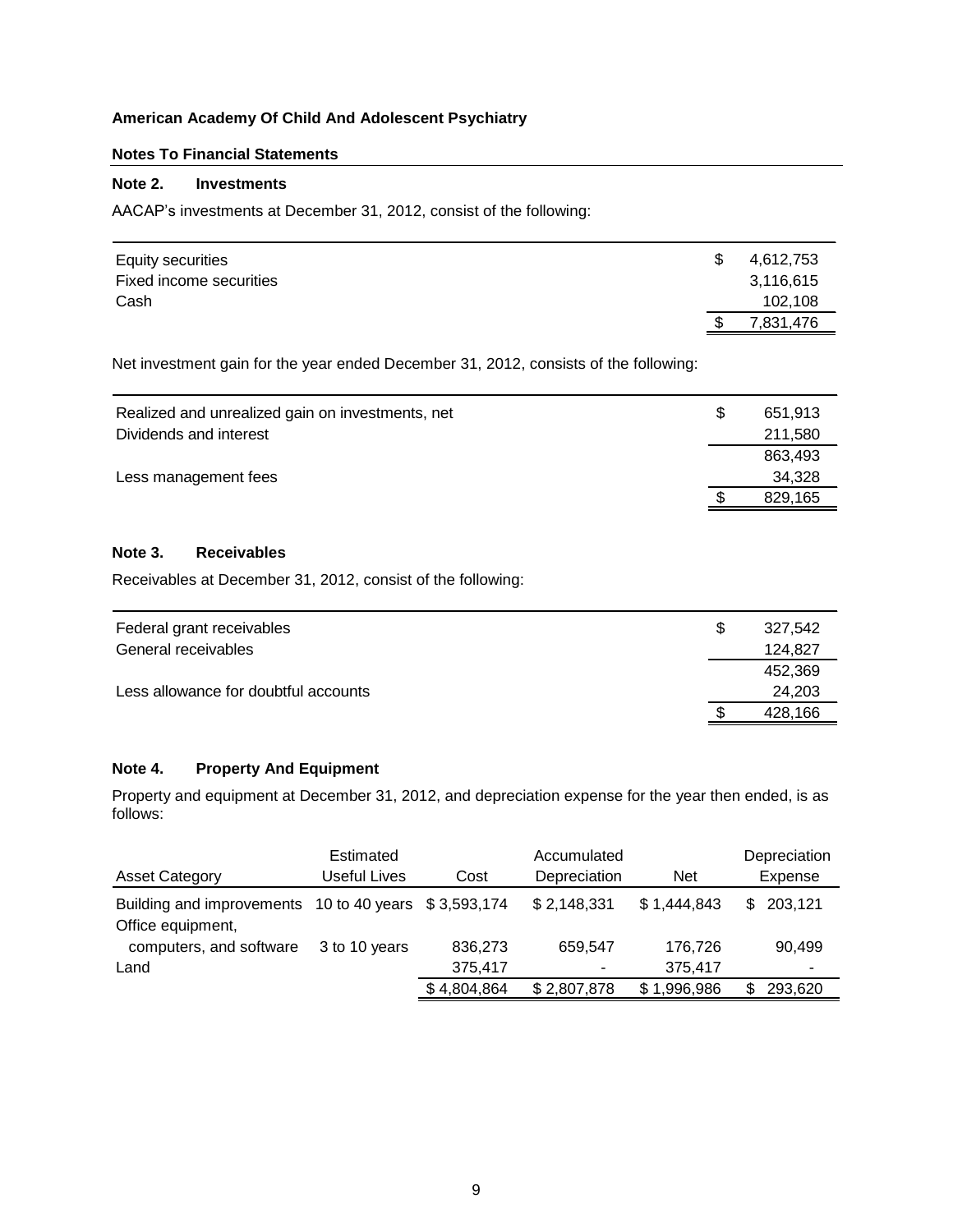#### **Notes To Financial Statements**

#### **Note 5. Deferred Revenue**

Deferred revenue at December 31, 2012, consists of the following:

| Membership dues            |   | 1,260,763 |
|----------------------------|---|-----------|
| Initial publishing royalty |   | 305,220   |
| January Institute          |   | 269,974   |
| Other                      |   | 8.042     |
|                            | S | 1,843,999 |

#### **Note 6. Note Payable**

AACAP entered into a loan agreement with SunTrust Bank on May 1, 2008. The loan provided AACAP \$500,000, at an interest rate of 4.207%. The loan was interest only for the first 90 days and was payable over a five-year period. Subsequent to December 31, 2012, AACAP paid the remaining balance on the loan in the amount of \$48,021.

#### **Note 7. Building Rental**

During the year ended December 31, 2012, AACAP leased a portion of its building under an operating lease. The lease will expire in September 2013. Rental income for the year ended December 31, 2012, was \$30,000. AACAP will receive rental payments of \$22,500 during the year ending December 31, 2013.

#### **Note 8. Retirement Plan**

AACAP maintains a defined contribution pension plan for its full-time employees. Contributions are made on behalf of eligible employees at the rate of 10% of their compensation below the social security wage base and 15.7% of compensation in excess of the social security taxable wage base. Amounts contributed to the plan for the year ended December 31, 2012, were \$187,565.

#### **Note 9. Margin Agreement**

AACAP has established a margin authorization agreement with its investment manager that allows AACAP to draw funds based on a specific percentage of the investments, which resulted in approximately \$3.1 million available for margin as of December 31, 2012. Any funds borrowed under the margin loan agreement accrue interest at a rate dependent on the amount on margin. As of December, 31, 2012, there was no amount outstanding under this agreement.

#### **Note 10. Commitments**

Hotels and facilities: AACAP has entered into several contracts for hotel room rentals and convention centers relating to its annual meetings to be held through 2018. In the event of cancellation, AACAP is required to pay various costs of the hotel rooms as stipulated in the contracts, the amounts of which are dependent upon the date of cancellation.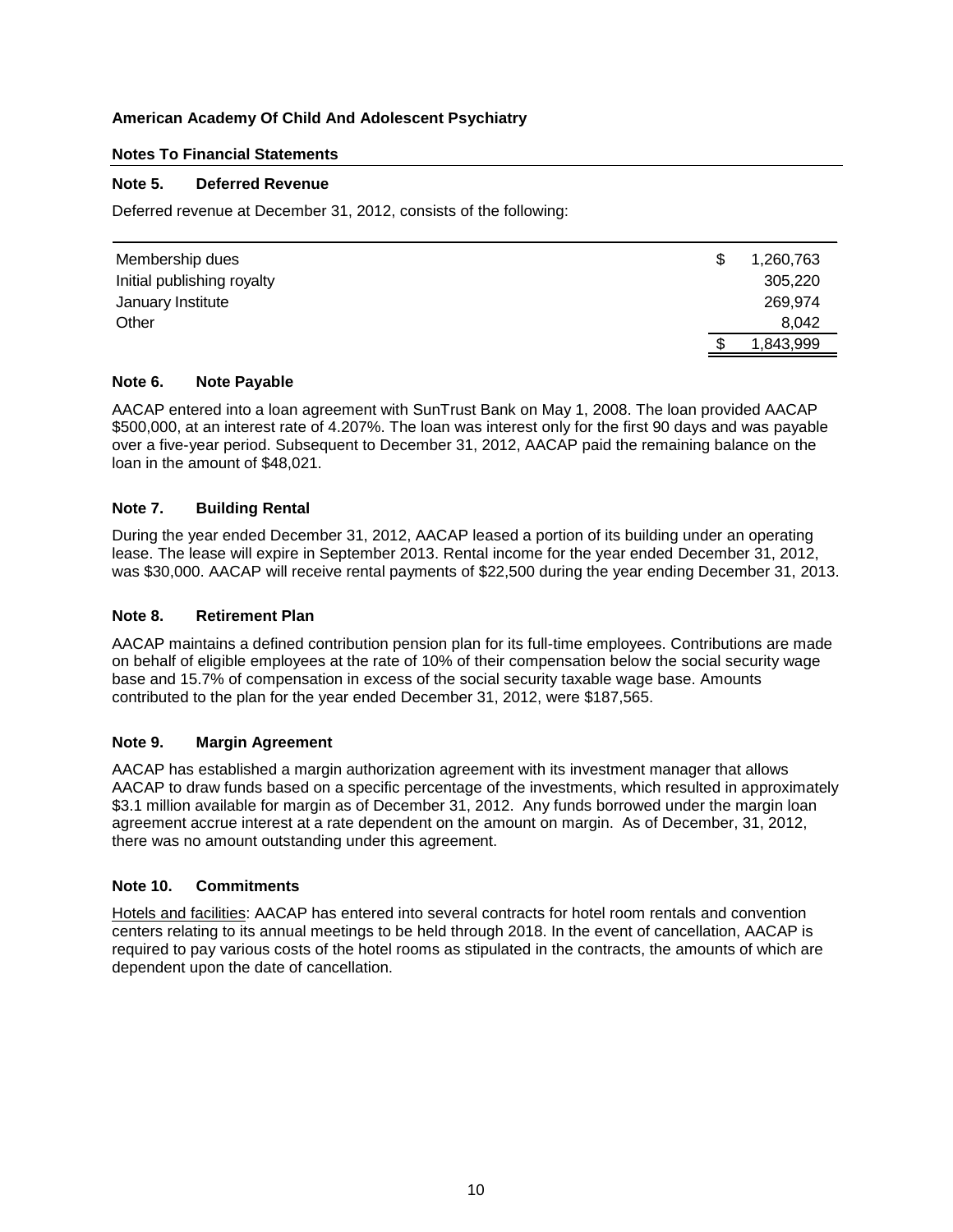#### **Notes To Financial Statements**

#### **Note 10. Commitments (Continued)**

Publishing: AACAP entered into a publishing agreement with Elsevier Inc., effective January 1, 2010, which extends through 2014. Under this agreement, AACAP is entitled to receive minimum royalty payments.

AACAP's minimum royalty payments under the Elsevier Inc., agreement will be approximately:

| Years Ending December 31, |      |           |
|---------------------------|------|-----------|
| 2013                      | - \$ | 1,364,000 |
| 2014                      |      | 1,462,000 |
|                           | \$.  | 2,826,000 |

Executive Employment Agreements: AACAP has entered into an employment agreement with its Executive Director, which expires in 2013. This agreement contains a severance package for termination without cause.

### **Note 11. Contingency**

AACAP participates in a federally-assisted grant program that is subject to financial and compliance audits by the federal agency or its representatives. As such, there exists a contingent liability for potential questioned costs that may result from such an audit. Management does not anticipate any significant adjustments that may result from such audits.

#### **Note 12. Temporarily Restricted Net Assets**

The composition of temporarily restricted net assets as of December 31, 2012, along with the activity in the temporarily restricted funds for the year then ended, is as follows.

For the year ended December 31, 2012, AACAP allocated investment gains to its temporarily restricted net asset funds on a monthly basis. This allocation has two components. The first is an allocation based on the balance and activity in each temporarily restricted fund. The second is an allocation based on the balance and activity in each permanently restricted fund. In each of the two allocations described above, the allocation methodology is the same, and the allocated investment gains (losses) are recorded within the respective temporarily restricted fund. The allocations were calculated for each fund based on the balance in each fund at the end of the month, plus the current month activities, divided by AACAP's average investment balance for the month, multiplied by AACAP's net investment gain (loss) for the month.

AACAP does not allocate investment income to programs that are less than one year in duration or that have a measurable date of completion during the fiscal year, such as programs where the terms of the restriction are satisfied at the annual meeting. In addition, AACAP does not allocate investment income to programs where the donors, such as but not limited to governmental entities or pharmaceutical companies, do not have expectations of receiving investment gains, or intend the funds to be subject to market losses.

Temporarily restricted funds which are driven by multi-year promises to give are allocated differently. AACAP only allocates the investment return based on the actual cash received by year-end and excludes the amount that has yet to be received.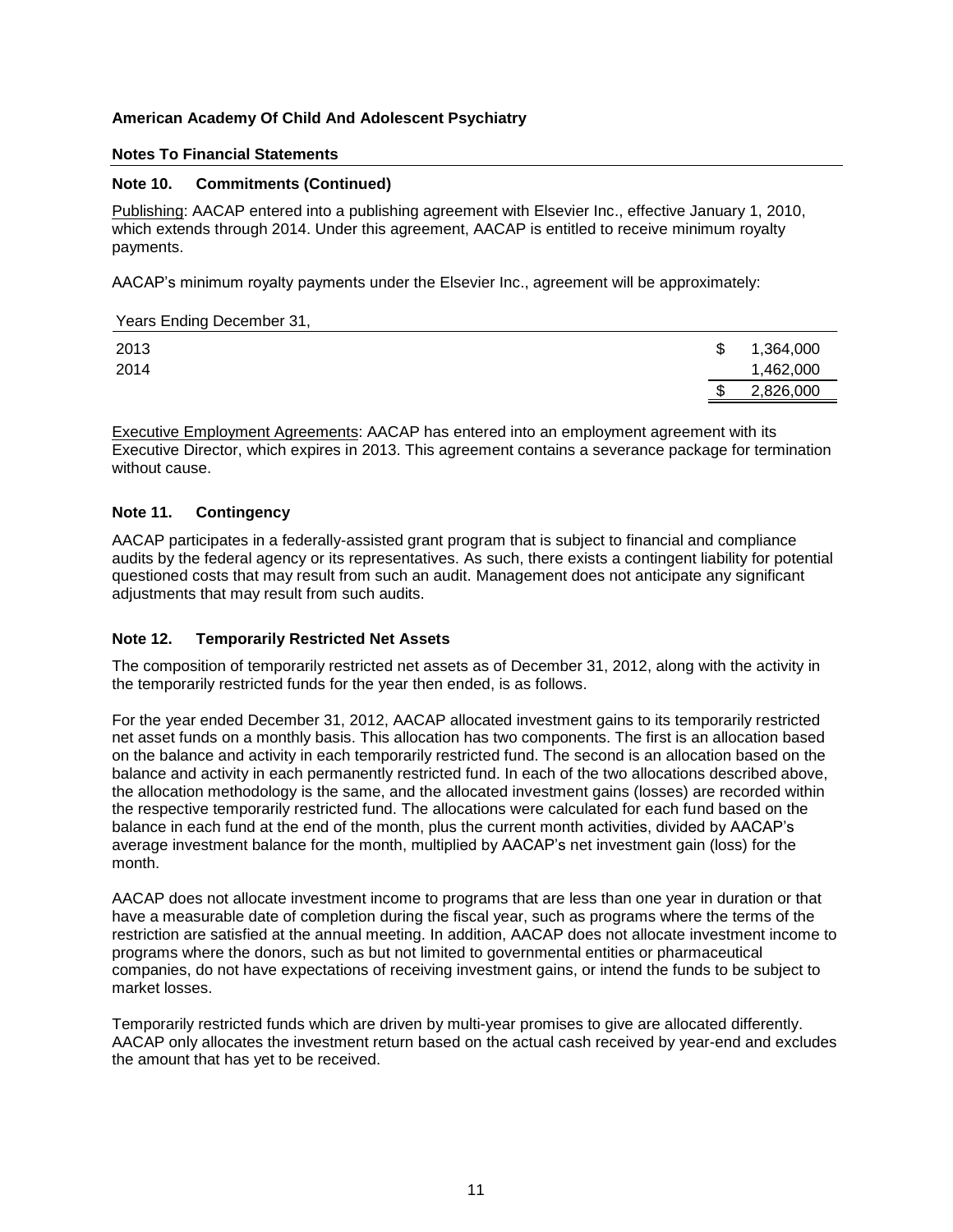## **Notes To Financial Statements**

# **Note 12. Temporarily Restricted Net Assets (Continued)**

Temporarily restricted net assets at December 31, 2012, are available for the following programs:

|                                                   | <b>Balance</b><br>December 31.<br>2011 | <b>Grants And</b><br>Contributions | <b>Net Assets</b><br><b>Released From</b><br>Restrictions | Investment<br>Gain (Loss) On<br>Temporarily<br>Restricted | Investment<br>Gain On<br>Permanently<br>Restricted | <b>Balance</b><br>December 31,<br>2012 |
|---------------------------------------------------|----------------------------------------|------------------------------------|-----------------------------------------------------------|-----------------------------------------------------------|----------------------------------------------------|----------------------------------------|
| Campaign for America's Kids                       | \$<br>385,604                          | \$<br>71,743                       | \$<br>$(134, 409)$ \$                                     | 37,776                                                    | \$                                                 | \$<br>360,714                          |
| E. Schlosser Lewis                                | 55,793                                 | 59,555                             | (45, 575)                                                 | 7,269                                                     | 59,653                                             | 136,695                                |
| Berman Learning Disability Fund                   | 108,986                                |                                    | (5, 248)                                                  | 11,835                                                    |                                                    | 115,573                                |
| <b>Endowment Fund</b>                             | 73,681                                 | 1,301                              | (60,000)                                                  | 3,904                                                     | 81,745                                             | 100,631                                |
| Life Member Fund                                  | 63,662                                 | 34,831                             | (31, 134)                                                 | 7,471                                                     |                                                    | 74,830                                 |
| Pilot Research Awards (Eli Lilly)                 | 119,851                                | 96,000                             | (147, 159)                                                |                                                           |                                                    | 68,692                                 |
| Abramson Fund                                     | 55,623                                 | $\blacksquare$                     | (14, 266)                                                 | 5,161                                                     | 19,481                                             | 65,999                                 |
| Virginia Q. Anthony Fund                          |                                        | 65,222                             | (8,896)                                                   | 2,263                                                     |                                                    | 58,589                                 |
| <b>Endowed Dues</b>                               | 46,567                                 |                                    |                                                           | 5,114                                                     |                                                    | 51,681                                 |
| <b>Karl Menninger Plenary</b>                     | 47,067                                 | $\overline{\phantom{a}}$           | (8,000)                                                   |                                                           |                                                    | 39,067                                 |
| Marcelino Amaya Fund                              | 32,040                                 |                                    | (2,950)                                                   | 3,436                                                     | $\blacksquare$                                     | 32,526                                 |
| Tarjan Fund for Mental Retardation                | 25,097                                 |                                    | (1, 572)                                                  | 2,721                                                     |                                                    | 26,246                                 |
| Spurlock Fund - NIDA                              | 40,879                                 | 25,000                             | (41, 450)                                                 |                                                           | $\overline{\phantom{a}}$                           | 24,429                                 |
| <b>NIDA AACAP Resident Research Award</b>         | $\blacksquare$                         | 23,750                             | (1,731)                                                   |                                                           |                                                    | 22,019                                 |
| Simon Wile Fund                                   | 19,964                                 |                                    | (725)                                                     | 2,172                                                     | $\overline{\phantom{a}}$                           | 21,411                                 |
| Aubrey Metcalf Fund (Northern California - ROCAP) | 15,557                                 |                                    | $\blacksquare$                                            | 1,708                                                     |                                                    | 17,265                                 |
| Cancro Award                                      | 13,397                                 |                                    | (1,700)                                                   | 1,419                                                     | $\overline{\phantom{a}}$                           | 13,116                                 |
| <b>Spurlock Fund-AACAP</b>                        | 10,493                                 |                                    | (338)                                                     | 2,634                                                     |                                                    | 12,789                                 |
| <b>Beatrice Hamburg Award</b>                     | 10,844                                 |                                    | (1,038)                                                   | 1,162                                                     |                                                    | 10,968                                 |
| Robinson/Cunningham                               | 9,802                                  | $\sim$                             | (824)                                                     | 1,049                                                     |                                                    | 10,027                                 |
| General Resident Travel Awards (Eli Lilly)        | 22,938                                 | 50,000                             | (64, 653)                                                 |                                                           |                                                    | 8,285                                  |
| Philips Fund for Prevention                       | $\blacksquare$                         | $\overline{a}$                     | (5, 381)                                                  | $\blacksquare$                                            | 11,306                                             | 5,925                                  |
| <b>ADHD Resource</b>                              | 42,404                                 |                                    | (37,039)                                                  |                                                           |                                                    | 5,365                                  |
| John F. McDermott Assistant Editor in Residence   | 44,914                                 |                                    | (44, 914)                                                 |                                                           |                                                    | $\sim$                                 |
| John Schowalter Resident                          | 41,448                                 |                                    | (41, 448)                                                 |                                                           |                                                    |                                        |
| <b>ADHD Research</b>                              | 15,406                                 | $\sim$                             | (15, 406)                                                 | ٠                                                         |                                                    | $\sim$                                 |
| Jerry M. Wiener Resident                          | 12,674                                 |                                    | (12, 674)                                                 |                                                           |                                                    |                                        |
| Klingenstein                                      | 10,843                                 | 13,500                             | (24, 343)                                                 |                                                           |                                                    |                                        |
| Quest for the Test - Pilot Research Award         |                                        |                                    |                                                           |                                                           |                                                    |                                        |
| (Sang Foundation)                                 | 8,063                                  |                                    | (8,063)                                                   |                                                           |                                                    |                                        |
| Spurlock Fund - CMHS                              | 1,294                                  | $\sim$                             | (1, 294)                                                  |                                                           |                                                    | $\overline{\phantom{a}}$               |
| <b>Congressional Fellow Program</b>               |                                        | 53,395                             | (53, 395)                                                 |                                                           |                                                    |                                        |
|                                                   | \$<br>1,334,891                        | \$<br>494,297                      | \$<br>(815, 625)                                          | \$<br>97,094                                              | \$<br>172,185                                      | \$<br>1,282,842                        |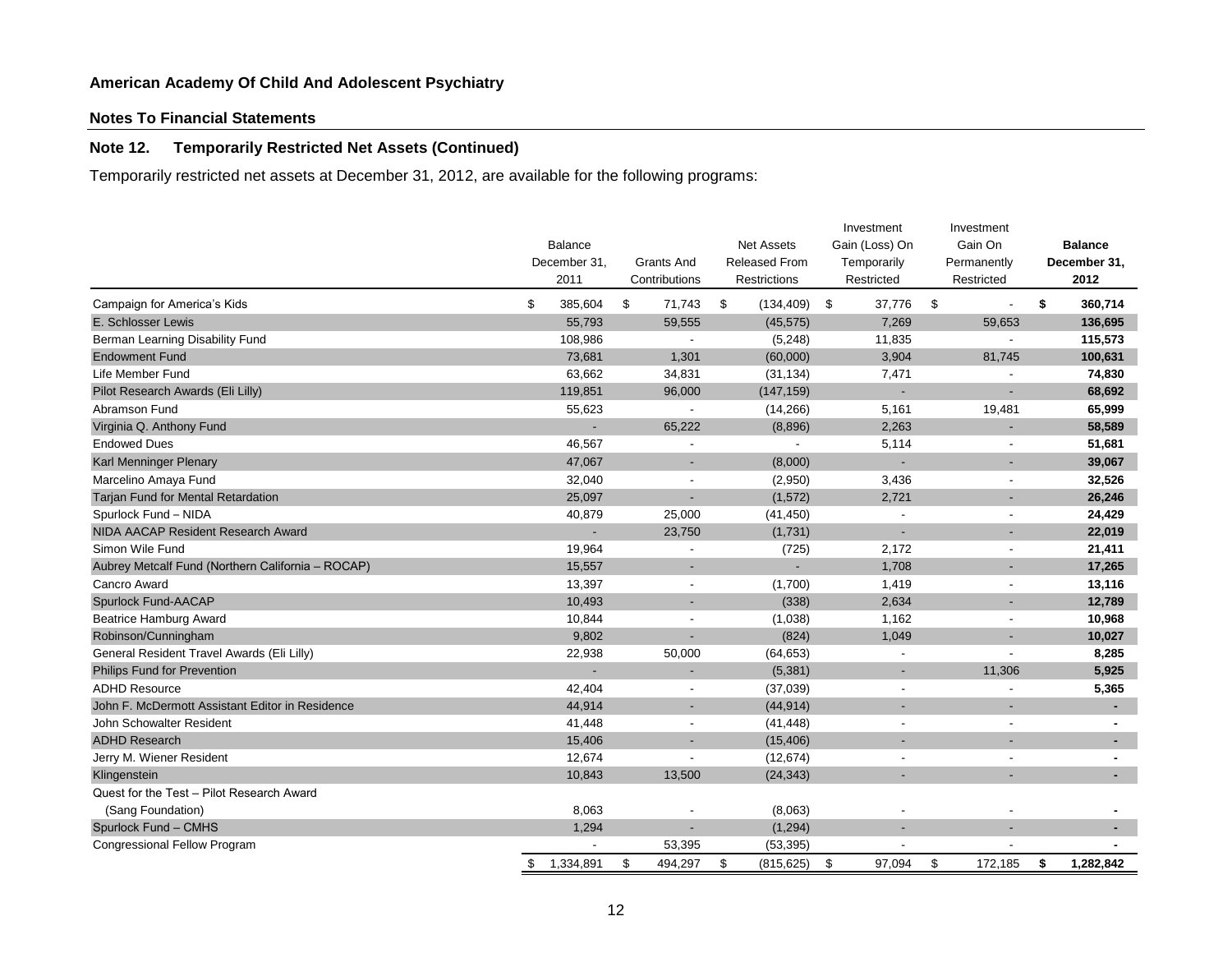#### **Notes To Financial Statements**

#### **Note 13. Permanently Restricted And Board Designated Net Assets**

AACAP follows the Codification topic, *Endowments of Not-for-Profit Organizations: Net Asset Classification of Funds Subject to an Enacted Version of the Uniform Prudent Management of Institutional Funds Act, and Enhanced Disclosures for All Endowment Funds*. The Codification addresses accounting issues related to guidelines in the Uniform Prudent Management of Institutional Funds Act of 2006 (UPMIFA), which was adopted by the National Conferences of Commissioners on Uniform State Laws in July 2006. Management has interpreted UPMIFA as requiring the preservation of the fair value of original donor-restricted contributions as of the date of the gift, absent explicit donor stipulations to the contrary. As a result of this interpretation, AACAP classifies as permanently restricted net assets: (a) the original value of permanently restricted cash contribution; and (b) the discounted value of future permanently restricted cash contributions, net of allowance for uncollectible promises. The remaining portion of donorrestricted cash contributions are classified as temporarily restricted net assets until those amounts are appropriated for expenditure in a manner consistent with the standard of prudence prescribed by UPMIFA. In accordance with UPMIFA, AACAP considers the following factors in making a determination to appropriate or accumulate donor-restricted cash contributions:

- The purposes of AACAP and donor-restricted endowment fund
- The duration and preservation of the funds
- General economic conditions
- The possible effect of inflation and deflation
- The expected total return from income and the appreciation of investments
- Investment policies

Spending policy: All earnings (losses) from AACAP's permanently restricted net assets are recorded as temporarily restricted net assets, as each permanently restricted fund has a temporarily restricted component. AACAP's permanently restricted funds are geared towards programmatic spending that falls within the mission and purpose of AACAP. AACAP analyzes the balance in the temporarily restricted component of the fund when evaluating the ability to spend prudently on related programs which coincide with the purpose of the fund. AACAP's endowment fund is used to support programs that promote the health and development of children, adolescents, and families. The programs which AACAP supports are ultimately decided by the Council. Board designated net assets are used to fund programs determined by the President.

Investment policy: AACAP invests all permanently restricted funds, as well as other invested funds, in a pooled fund managed by an investment manager according to the objectives and guidelines of AACAP's Statement of Investment Objectives. AACAP's overall objective is to outperform inflation while minimizing potential losses. At least annually, AACAP's Financial Planning Committee, in consultation to the Treasurer and Executive Director, will review the Statement of Investment Objectives to determine their continued applicability. Ultimate authority and responsibility for the financial policies rest with the Council.

|                                                                      |               | Temporarily                           | Permanently      |                        |
|----------------------------------------------------------------------|---------------|---------------------------------------|------------------|------------------------|
|                                                                      | Unrestricted  | Restricted                            | Restricted       | Total                  |
| Donor-restricted endowment funds<br>Board designated endowment funds | н.<br>554.242 | \$309.250<br>$\overline{\phantom{0}}$ | \$1,569,670<br>- | \$1.878.920<br>554.242 |
|                                                                      | 554.242       | \$309,250                             | \$1,569,670      | \$2,433,162            |

AACAP's endowment funds consist of the following at December 31, 2012: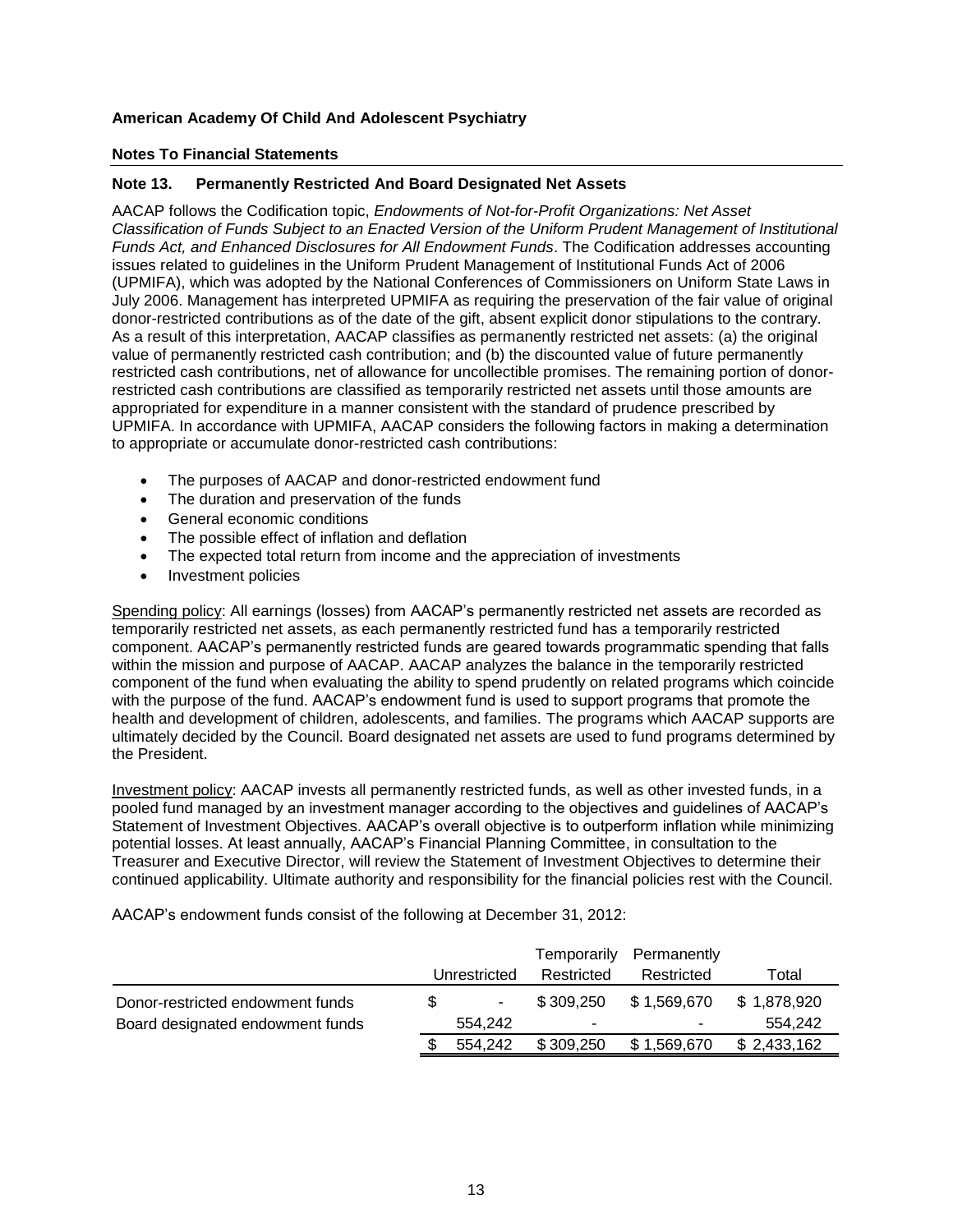#### **Notes To Financial Statements**

## **Note 13. Permanently Restricted And Board Designated Net Assets (Continued)**

Endowment fund activity for the year ended December 31, 2012, consists of the following:

|                                         |   |              | Temporarily | Permanently              |             |
|-----------------------------------------|---|--------------|-------------|--------------------------|-------------|
|                                         |   | Unrestricted | Restricted  | Restricted               | Total       |
| Endowment net assets, beginning of year | S | 367,004      | \$185,097   | \$1,569,670              | \$2,121,771 |
| Grants and contributions                |   |              | 114,251     | ٠                        | 114,251     |
| Current year designations               |   | 157,036      |             | ۰                        | 157,036     |
| Investment income, net                  |   | 57,545       | 188.519     | $\overline{\phantom{a}}$ | 246,064     |
| Amounts appropriated for expenditure    |   | (27, 343)    | (178, 617)  | ۰                        | (205,960)   |
| Endowment net assets, end of year       |   | 554,242      | \$309,250   | \$1,569,670              | \$2,433,162 |

All AACAP endowment funds are included with the investments as shown in Note 2.

Permanently restricted net assets at December 31, 2012, consist of the following endowments:

| Endowment Fund                     | 745.206   |
|------------------------------------|-----------|
| E. Schlosser Lewis Fund            | 543.804   |
| Abramson Fund                      | 177.605   |
| <b>Philips Fund for Prevention</b> | 103,055   |
|                                    | 1,569,670 |

Board designated net assets at December 31, 2012, have been designated for the following programs:

|                                                 | <b>Balance</b><br>December 31,<br>2011 | <b>Current Year</b><br>Designations And<br>Investment Income | <b>Net Assets</b><br>Released From<br>Designations |    | <b>Balance</b><br>December 31,<br>2012 |
|-------------------------------------------------|----------------------------------------|--------------------------------------------------------------|----------------------------------------------------|----|----------------------------------------|
| Presidential Initiative Funds:                  |                                        |                                                              |                                                    |    |                                        |
| Dr. Joshi Presidential Initiative Fund          | \$<br>100,000                          | \$<br>20,000                                                 | \$                                                 | S  | 120,000                                |
| Dr. Drell Presidential Initiative Fund          | 171,485                                |                                                              | (74,299)                                           |    | 97,186                                 |
|                                                 | 271,485                                | 20,000                                                       | (74, 299)                                          |    | 217,186                                |
| Research Initiative                             | 153,253                                | 109,988                                                      | (188, 626)                                         |    | 74,615                                 |
| Other Funds:                                    |                                        |                                                              |                                                    |    |                                        |
| Karl Menninger Plenary                          | 117,601                                | 25,819                                                       | (1,652)                                            |    | 141,768                                |
| Lawrence A. Stone, M.D. Plenary                 | 97,608                                 | 10,992                                                       | (8,526)                                            |    | 100,074                                |
| Douglas Hansen Annual Review                    | 94,004                                 | 10,663                                                       | (14, 875)                                          |    | 89,792                                 |
| Stubblefield House of Delegates                 | 57,791                                 | 5,973                                                        | (2,290)                                            |    | 61,474                                 |
| Noshpitz/ Cline History Lecture                 |                                        | 51,223                                                       |                                                    |    | 51,223                                 |
| John F. McDermott Assistant Editor in Residence |                                        | 49,845                                                       |                                                    |    | 49,845                                 |
| John Schowalter Resident                        |                                        | 46,000                                                       |                                                    |    | 46,000                                 |
| Jerry M. Wiener Resident                        | -                                      | 14,066                                                       |                                                    |    | 14,066                                 |
|                                                 | 367,004                                | 214,581                                                      | (27, 343)                                          |    | 554,242                                |
|                                                 | \$<br>791,742                          | \$<br>344,569                                                | \$<br>(290,268)                                    | \$ | 846,043                                |

The Presidential Initiative Funds and the Research Initiative are not considered part of the board designated endowment funds, as these funds are not intended to be perpetual in nature, nor are they allocated investment returns.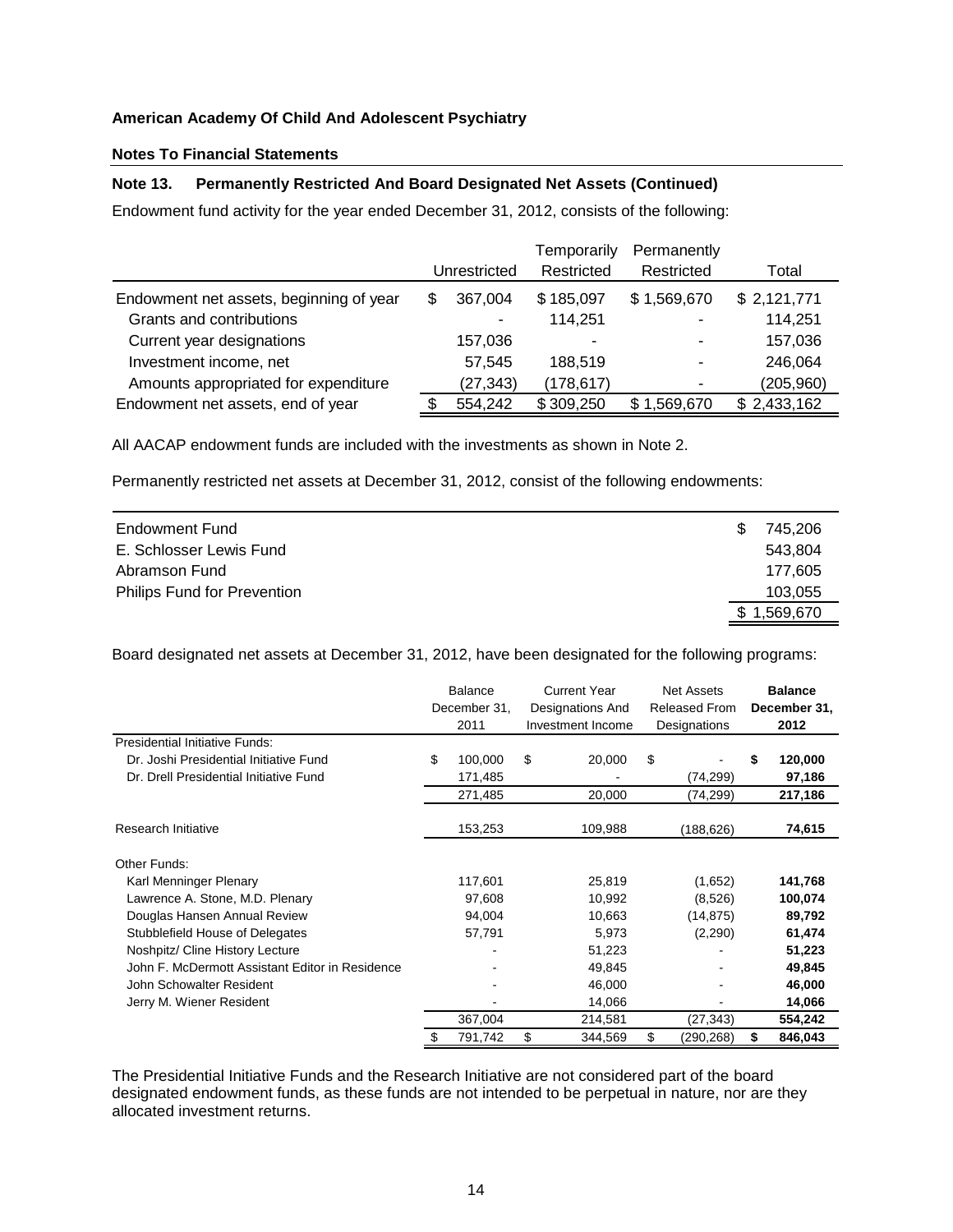#### **Notes To Financial Statements**

### **Note 14. Funds Provided To Subrecipients**

The following funds were provided to the subrecipients listed below under the  $K - 12$  federal grant program during the year ended December 31, 2012:

| Research Foundation for Mental Hygiene, Inc. | \$<br>178,663 |
|----------------------------------------------|---------------|
| University of Pittsburgh                     | 162,795       |
| Vanderbilt University Medical Center         | 162,668       |
| <b>Indiana University</b>                    | 144,737       |
| Washington University in St. Louis           | 139,659       |
| Emma Pendleton Bradley Hospital              | 136,001       |
| University of Colorado - Denver              | 73,295        |
| University of Kentucky Research Foundation   | 4,614         |
|                                              | 1,002,432     |

#### **Note 15. Fair Value Measurements**

AACAP follows the Codification topic, *Fair Value Measurements*. The Codification applies to all assets and liabilities that are being measured and reported on a fair value basis. The Codification requires disclosure that establishes a framework for measuring fair value in GAAP and expands disclosure about fair value measurements. The Codification enables the reader of the financial statements to assess the inputs used to develop those measurements by establishing a hierarchy for ranking the quality and reliability of the information used to determine fair values. The Codification requires that assets and liabilities carried at fair value will be classified and disclosed in one of the following three categories:

- Level 1 Quoted market prices in active markets for identical assets or liabilities
- Level 2 Observable market based inputs or unobservable inputs corroborated by market data
- Level 3 Unobservable inputs that are not corroborated by market data

In determining the appropriate levels, AACAP performs a detailed analysis of the assets and liabilities that are subject to the Codification. At each reporting period, all assets and liabilities for which the fair value measurement is based on significant unobservable inputs are classified as Level 3.